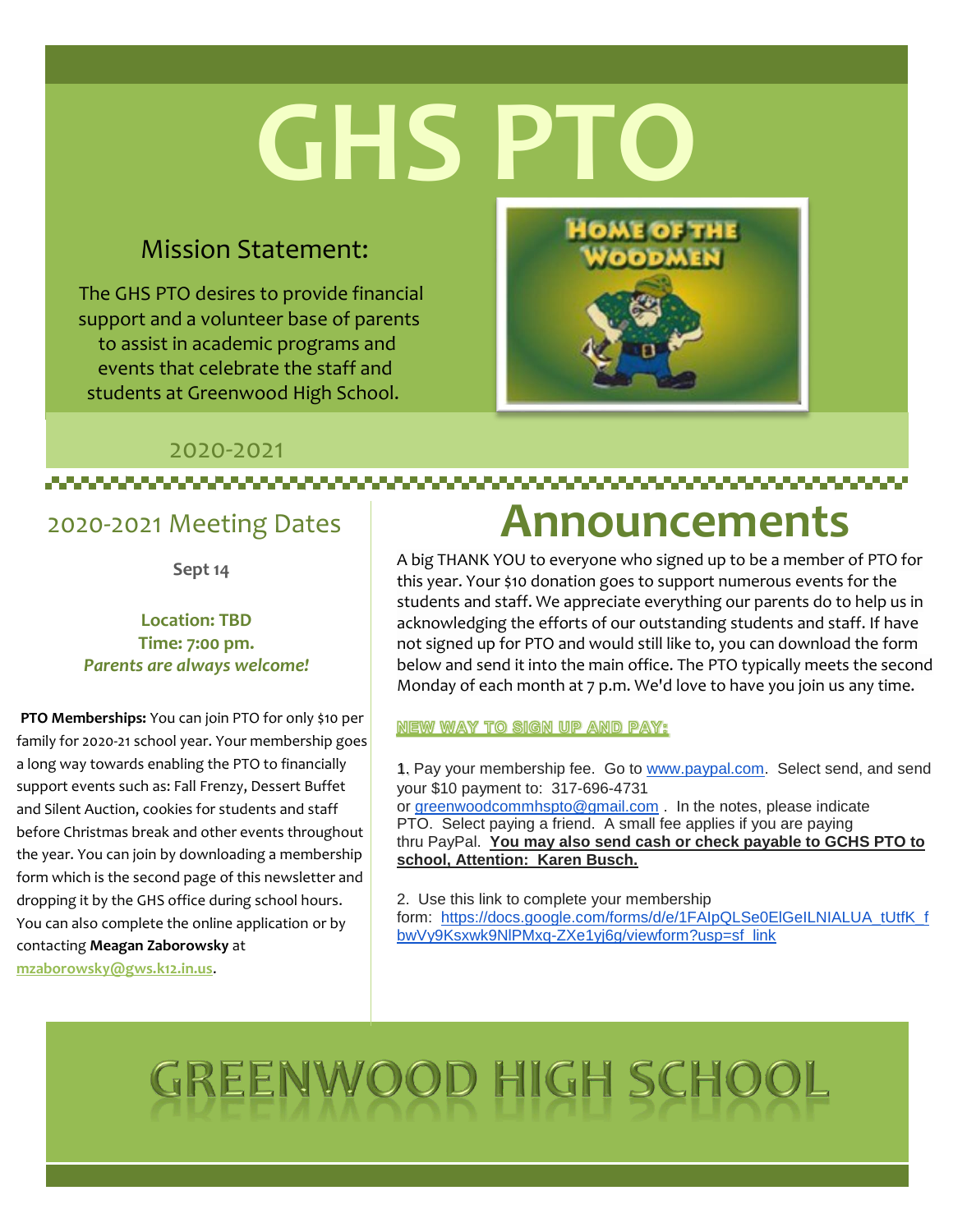#### **Greenwood Community High School PTO 2020-2021 Membership Form**

| Names of Children Attending GCHS                                                                                                                                                                                             | Grade Level |
|------------------------------------------------------------------------------------------------------------------------------------------------------------------------------------------------------------------------------|-------------|
|                                                                                                                                                                                                                              |             |
| $Parent(s) / Guardian(s)$ Names(s)                                                                                                                                                                                           |             |
| Address                                                                                                                                                                                                                      |             |
| Phone Number(s)                                                                                                                                                                                                              |             |
|                                                                                                                                                                                                                              |             |
| <b>YES!</b> I wish to support parental involvement at GCHS and will join the P.T.O. for the<br>2020-2021 school year with a \$10 donation.                                                                                   |             |
| Please submit cash or a check payable to GCHS PTO with this form to:<br>Karen Busch, Assistant Principal<br><b>Greenwood Community High School</b><br>615 W. Smith Valley Road<br>Greenwood, IN 46142                        |             |
| Method of Payment: Check #<br>Cash                                                                                                                                                                                           |             |
| Please indicate when you would most likely be available to volunteer (if interested),<br>and which volunteer opportunities interest you.<br>(PTO membership does not require you to participate in volunteer opportunities.) |             |
| Before the school day _____ During the school day _____ Evenings & weekends                                                                                                                                                  |             |
| Donating food                                                                                                                                                                                                                |             |
| Serving on a panel of evaluators of Senior Project oral presentations                                                                                                                                                        |             |
| Acting as a host or hostess at a staff or student luncheon                                                                                                                                                                   |             |
| Serving as a PTO officer or planning committee member                                                                                                                                                                        |             |
| Other                                                                                                                                                                                                                        |             |